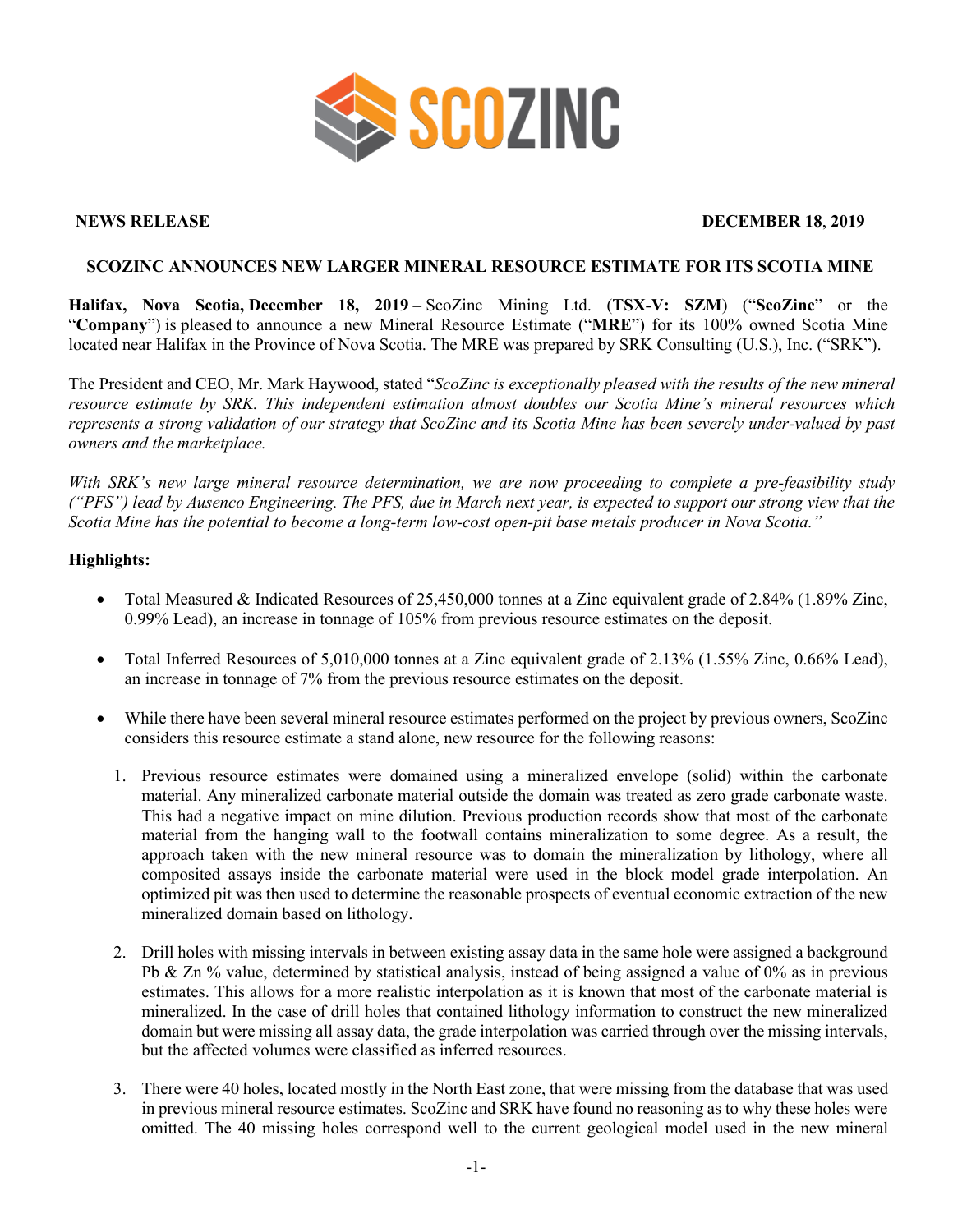resource estimate. Therefore, SRK used them in the new mineral resource estimate.

- 4. The topographic model ("topo") used to estimate the previous mineral resources in the main zone was recalculated. There was a portion of the current pit that was backfilled in 2009/2010 and the topo contains this backfill. When the previous mineral resource was calculated, this topo was used resulting in added mineralized tonnes as the backfill was occupying the same space that the in-situ carbonate mineralization once did. This has been corrected and an updated topo was used for the new mineral resource that accounts for the current carbonate mineralization conditions.
- 5. The area of carbonate reef between the Main Zone and the Getty Zone, now named Getty South (see Figure 1), was not modelled in previous resource estimates despite a large amount of historic drilling in the area with mineralized intersects. The Getty South area carbonate is shallow with a horizontal orientation and a significantly lesser amount of overburden compared to the Main Zone with an average overburden thickness of 4 metres which has potential to support a low tonnage/low grade open pit. The Getty South area has been included in the new mineral resource estimate.

# **Figure 1: Deposit & Claim Map**



Other comments:

- ScoZinc is preparing a Pre-Feasibility Study which will include a mineral reserve estimate in accordance with NI 43-101 guidelines to demonstrate the open-pit potential of the deposit; and
- The NI 43-101 technical report for the new mineral resource is being prepared by SRK and will be filed on SEDAR within the next 45 days.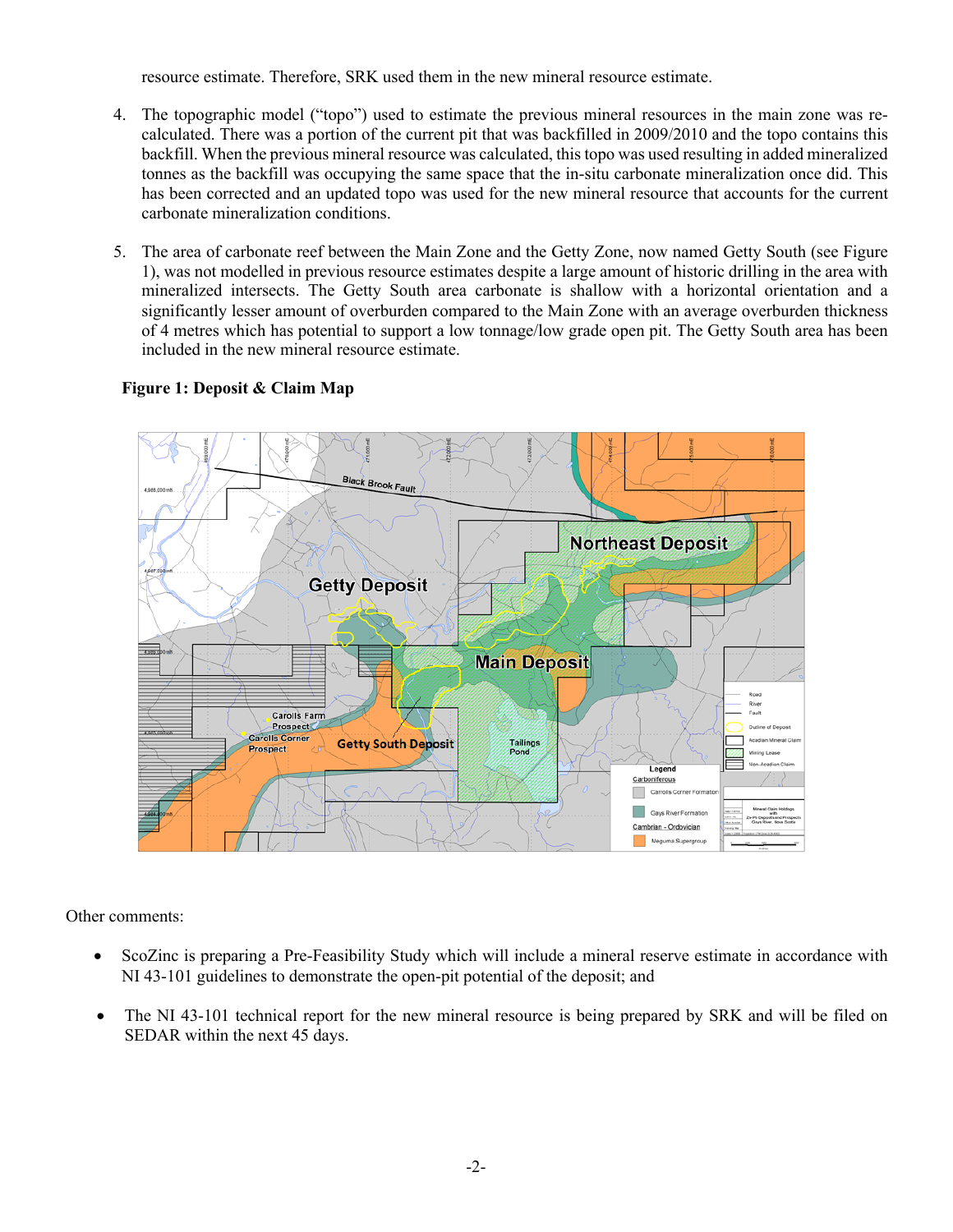| <b>Classification</b> | Zone         | Tonnage | Zn     | Pb     | ZnEQ   |
|-----------------------|--------------|---------|--------|--------|--------|
|                       |              | (kt)    | $(\%)$ | $(\%)$ | $(\%)$ |
|                       | Getty        | 60      | 1.38   | 1.25   | 2.58   |
| <b>Measured</b>       | Main         | 4,130   | 2.57   | 1.30   | 3.81   |
| (M)                   | North East   | 130     | 3.18   | 1.88   | 4.98   |
|                       | <b>Total</b> | 4,320   | 2.57   | 1.32   | 3.83   |
|                       | Getty        | 8,090   | 1.24   | 0.81   | 2.02   |
|                       | Getty South  | 840     | 1.58   | 0.25   | 1.82   |
| <b>Indicated</b>      | Main         | 9,870   | 1.92   | 1.01   | 2.89   |
| $\mathbf{I}$          | North East   | 2,330   | 2.88   | 1.15   | 3.98   |
|                       | <b>Total</b> | 21,130  | 1.75   | 0.92   | 2.64   |
|                       | Getty        | 8,150   | 1.24   | 0.82   | 2.03   |
| M & I                 | Getty South  | 840     | 1.58   | 0.25   | 1.82   |
|                       | Main         | 14,000  | 2.11   | 1.09   | 3.16   |
|                       | North East   | 2,460   | 2.89   | 1.19   | 4.04   |
|                       | <b>Total</b> | 25,450  | 1.89   | 0.99   | 2.84   |
|                       | Getty        | 950     | 1.35   | 0.54   | 1.87   |
| <b>Inferred</b>       | Getty South  | 770     | 1.53   | 0.25   | 1.77   |
|                       | Main         | 2,980   | 1.49   | 0.79   | 2.25   |
|                       | North East   | 310     | 2.01   | 0.74   | 2.72   |
|                       | <b>Total</b> | 5,010   | 1.50   | 0.66   | 2.13   |

**Table 1: ScoZinc Mining Ltd., Scotia Mine Mineral Resource Estimate, Dec 1, 2019 – SRK Consulting (U.S.), Inc.**

Source: SRK, 2019

- *Mineral Resources are not Mineral Reserves and do not have demonstrated economic viability. There is no certainty that any part of the Mineral Resources estimated will be converted into Mineral Reserves;*
- *Determination of reasonable prospects of eventual economic extraction was based on assumed prices for zinc of US\$1.35/lb, and for lead of US\$1.14/lb, a Zn recovery of 86% and a Pb recovery of 93%, mining and processing costs varying by zone, and pit slopes of 45 degrees in rock and 22 degrees in overburden (see table 3);*
- *Near surface resources are reported based on a Zinc equivalent (ZnEq) grade of 0.90%. The ZnEq grade incorporates Zn and Pb sales costs of US\$0.19/lb and US\$0.11/lb respectively, and a 2% royalty fee; and*
- *Numbers in the table have been rounded to reflect the accuracy of the estimate and may not sum due to rounding.*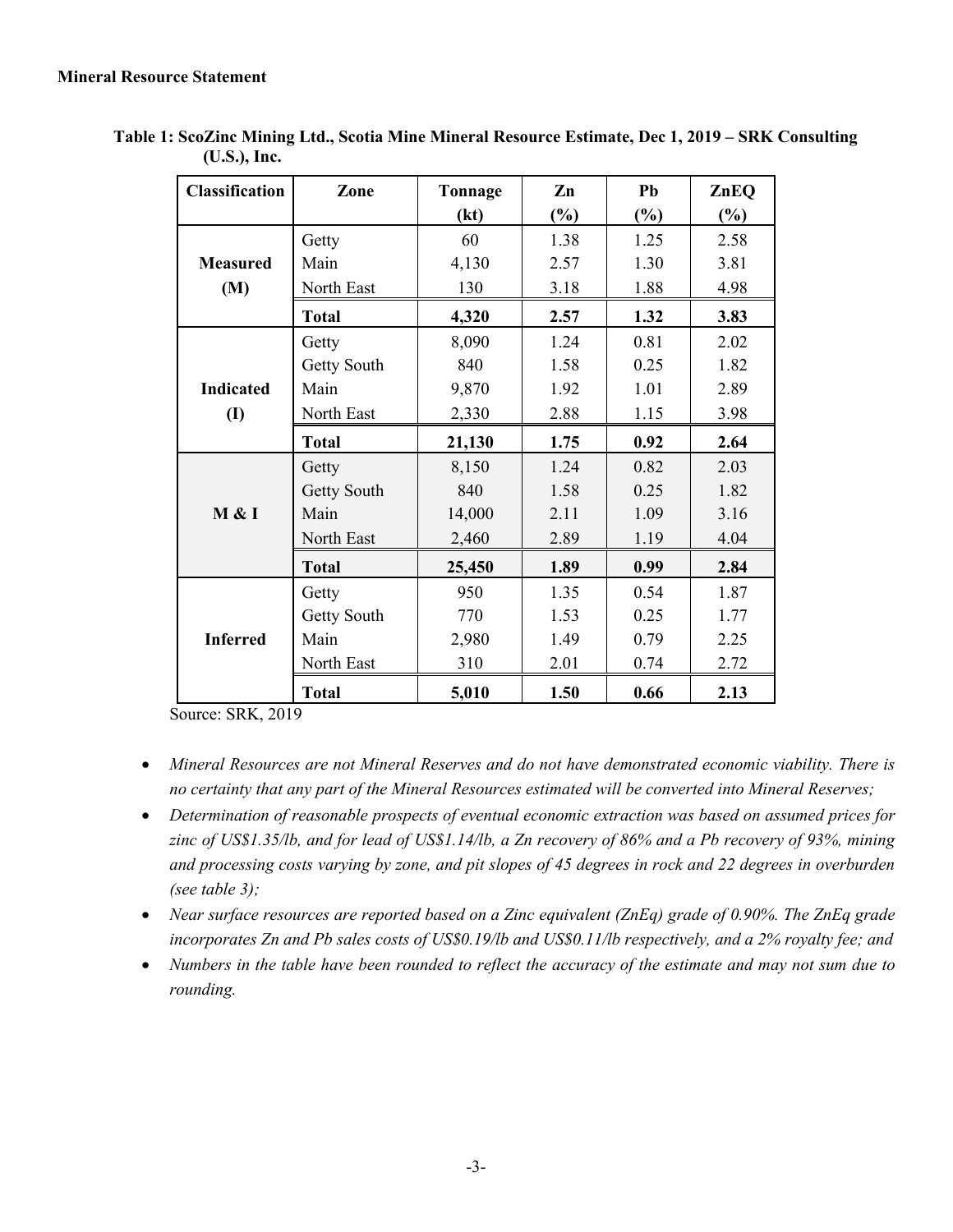| <b>Mining Costs</b>                   |             |  |
|---------------------------------------|-------------|--|
| <b>Mineralized Material</b>           | \$3.27/t    |  |
| Gypsum                                | \$2.52/t    |  |
| QTZ                                   | \$2.30/t    |  |
| Carbonate                             | \$3.09/t    |  |
| Overburden                            | \$1.74/t    |  |
| <b>Mining Recovery</b>                | 95%         |  |
| <b>Mining Dilution</b>                | 5%          |  |
| <b>Pit Slope Rock</b>                 | 45 deg      |  |
| <b>Pit Slope OB</b>                   | 22 deg      |  |
| <b>Processing Cost (incl G&amp;A)</b> | \$19.11/t   |  |
| <b>Zn Recovery</b>                    | 86%         |  |
| <b>Pb Recovery</b>                    | 93%         |  |
| <b>Zn Price</b>                       | US\$1.35/lb |  |
| <b>Pb Price</b>                       | US\$1.14/lb |  |

# **Table 2: Near surface optimization parameters (costs are C\$ unless otherwise noted)**

# **Notes Regarding Mineral Resource Estimate**

- The independent qualified person for the 2019 MRE, as defined by National Instrument ("NI") 43-101 guidelines, is Timothy Carew, P.Geo., of SRK Consulting (U.S.), Inc. The effective date of the 2019 MRE is December 1, 2019.
- These mineral resources are not mineral reserves as they do not have demonstrated economic viability.
- Near surface mineral resources must have reasonable prospects for eventual economic extraction. The constraining pit shells were developed using overall pit slopes of 45 degrees in bedrock and 22 degrees in overburden and associated trench material.
- The 2019 MRE was prepared using GEOVIA GEMS 6.8.2 and is based on 1,831 surface and underground drill holes and 15,814 samples, of which 1,639 drill holes and a total of 14,581 assays were included the modeled mineralization. The cut-off date for the drill hole database was January 1, 2012.
- The 2019 MRE encompasses a 3D solid (wireframe) of the Gays River Carbonate Formation ("GRFM") that is continuous across the modelled area, including the Getty, Main and North East zones. A background value based on the average of the lower grade population within the three zones was applied in cases of core not assayed within composites.
- High-grade capping was not applied to the assay data prior to compositing to 1.5m composites generated within the GRFM solid, as underground and open pit production history indicates that high grade outliers exist as real ore zones with reasonable continuity. A high-grade restriction was, however, applied during interpolation to constrain the influence of these samples, with thresholds for zinc and lead established on a per zone basis.
- Density values for the GRFM were calculated based on the formula established and used in previous studies. The values were calculated from the density of carbonate adjusted by the amount of zinc and lead mineralization as determined by metal assays. Waste carbonate material was assigned the density of carbonate.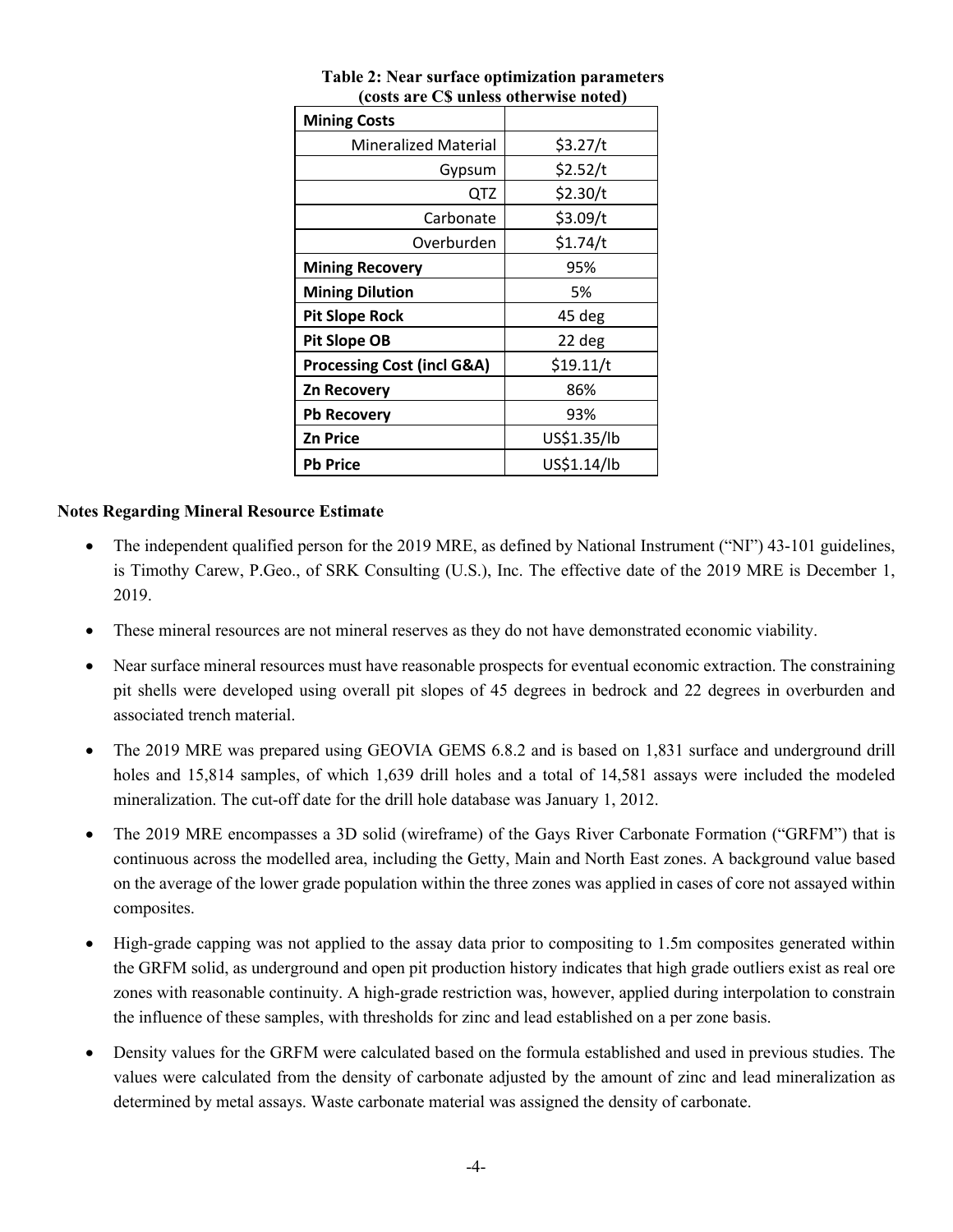- Grade model resource estimation was calculated from drill hole data using Ordinary Kriging and Inverse Distance interpolation methods in a GEMS percent block model using blocks measuring 10 m x 10 m x 5 m in size.
- Zinc equivalency percentages are calculated using long term metal prices, operational metal recoveries, and offsite costs calculated using concentrate grades, transport costs, smelter payable metals and charges.
- The estimate is reported using a ZnEq cut-off of 0.90% for open-pit resources. The optimized resource pit was generated using the following parameters (amongst others): zinc price = USD1.35/lb; lead price = USD1.14/lb; CAD:USD exchange rate  $= 1.30$ .
- The 2019 MRE has been categorized in Measured, Indicated and Inferred categories, based on a geometric approach with respect to hole spacing, as follows:
	- o Measured considers three holes within 20m radii. The mean distance to the nearest three holes is 12.5m.
	- $\circ$  Indicated considers three holes within 50m radii. The mean distance to the nearest three holes is 30m.
	- o Inferred all other blocks estimated in the mineralized zone.
- The pit optimization to develop the resource constraining pit shell was done using GEOVIA WHITTLE 4.7.2.
- Calculations used metric units (metre, tonne). Metal contents are presented in percent or pounds. CIM definitions and guidelines for Mineral Resource Estimates have been followed.
- The QP is not aware of any known environmental, permitting, legal, title-related, taxation, socio-political or marketing issues, or any other relevant issues that could materially affect this MRE.

# **Qualified Persons**

- Timothy Carew P. Geo of SRK Consulting (U.S.), Inc. is responsible for, and has reviewed and approved, the 2019 MRE and the MRE numbers presented in this news release.
- Jason Baker P.Eng of ScoZinc Mining Ltd. is responsible for, and has reviewed and approved, the scientific and technical content of this news release.

# **About ScoZinc Mining Ltd.**

ScoZinc is an established Canadian exploration and development company that has full ownership of the Scotia Mine (Zn/Pb) and related facilities near Halifax, Nova Scotia. ScoZinc also holds several prospective exploration licenses nearby its Scotia Mine and in surrounding regions of Nova Scotia. The Scotia Mine is currently on care and maintenance, however the Company intends to re-start operations as soon as possible.

The Company's common shares are traded on the TSX Venture Exchange under the symbol "SZM".

For more information, please contact:

| Mark Haywood<br>Simion Candrea | President & Chief Executive Officer<br><b>VP</b> Investor Relations              |  |
|--------------------------------|----------------------------------------------------------------------------------|--|
| Head Office                    | Purdy's Wharf, 1959 Upper Water Street, Suite 1301, Nova Scotia, B3J 3N2, Canada |  |
| Telephone                      | $+1(902)$ 482 4481                                                               |  |
| Facsimile                      | $+1(902)$ 422 2388                                                               |  |
| Email                          | info@ScoZinc.com                                                                 |  |
| Web                            | www.ScoZinc.com                                                                  |  |